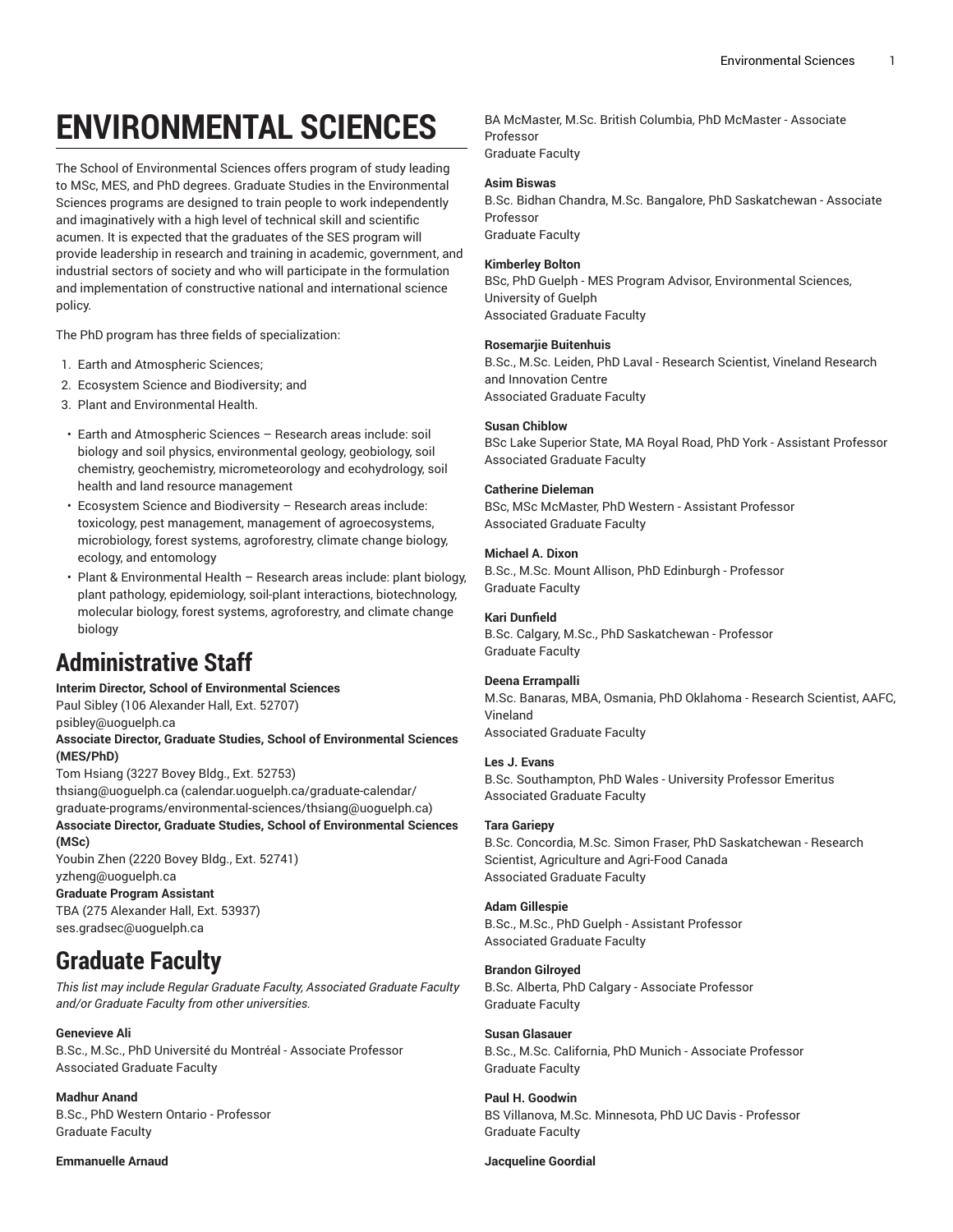### 2 Environmental Sciences

B.Sc. Toronto-Scarborough, M.Sc., PhD McGill - Assistant Professor Associated Graduate Faculty

**Robert Gordon** B.Sc., M.Sc. McGill, PhD Guelph - President, University of Windsor Associated Graduate Faculty

**Thomas Graham** B.Sc., M.Sc., PhD Wageningen - Assistant Professor Graduate Faculty

**Ernesto Guzman** DVM Mexico, M.Sc., PhD UC Davis - Professor Graduate Faculty

**Marc Habash** B.Sc. Toronto, M.Sc. Western, PhD Guelph - Associate Professor Graduate Faculty

### **Beverley Hale**

B.Sc., M.Sc. Toronto, PhD Guelph - Professor and Associate Vice President Research (Agri-Food Partnership) Graduate Faculty

#### **Rebecca Hallett**

B.Sc. Toronto, MPM, PhD Simon Fraser - Professor and Associate Dean (Research & Graduate Studies), Ontario Agricultural College Graduate Faculty

**Richard J. Heck** BSA, M.Sc., PhD Saskatchewan - Professor Graduate Faculty

**Thomas Hsiang** B.Sc., M.Sc. British Columbia, PhD Washington - Professor Graduate Faculty

**Shelley L. Hunt** B.Sc., PhD Guelph - Retired Professor Associated Graduate Faculty

**Peter G. Kevan** B.Sc. McGill, PhD Alberta - University Professor Emeritus Associated Graduate Faculty

**Loren Knopper** B.Sc. Guelph, M.Sc. New Orleans, PhD Ottawa - Principal, Environmental Services, Stantec Consulting Ltd. Associated Graduate Faculty

**Scott Krayenhoff** B.Sc. , M.Sc. Lethbridge, PhD British Columbia - Assistant Professor Graduate Faculty

**Roselyne Labbe** B.Sc. Western Ontario, M.Sc. Laval, PhD Western Ontario - Research Scientist, Agriculture and Agri-Food Canada Associated Graduate Faculty

**Simon Lachance** B.Sc., M.Sc. Laval, PhD Guelph - College Professor, Ridgetown Campus Associated Graduate Faculty

**John D. Lauzon** B.Sc., M.Sc., PhD Guelph - Associate Professor Graduate Faculty

### **Hung Lee**

B.Sc. British Columbia, PhD McGill - Professor Emeritus Associated Graduate Faculty

#### **James Longstaffe**

B.Sc. Western, M.Sc. Dalhousie, PhD Toronto - Assistant Professor Graduate Faculty

### **Steven A. Marshall**

B.Sc. Guelph, M.Sc. Carleton, PhD Guelph - University Professor Emeritus Associated Graduate Faculty

### **Nadia Mykytczuk**

B.Sc. Carleton, PhD Laurentian - Associate Professor, Laurentian University Associated Graduate Faculty

### **Joseph Northrup**

B.Sc. Bates, M.Sc. Alberta, PhD Colorado - Research Scientist, Ontario Ministry of Natural Resources and Forestry Associated Graduate Faculty

### **Gard Otis**

B.Sc. Duke, PhD Kansas - Professor Emeritus Associated Graduate Faculty

**Gary Parkin** B.Sc., M.Sc. Western, PhD Guelph - Retired Faculty Associated Graduate Faculty

**Jesse Popp** B.Sc., M.Sc., PhD Laurentian - Associate Professor Graduate Faculty

**Ryan Prosser** BEd Wollongong, B.Sc., PhD Guelph - Associate Professor Graduate Faculty

**Nigel Raine** BA, PhD Oxford - Professor Graduate Faculty

### **Justin Renkema**

B.Sc. Redeemer, M.Sc. Guelph, Ph.D. Dalhousie - Research Scientist, Agriculture and Agri-Food Canada Associated Graduate Faculty

### **Neil Rooney** B.Sc., M.Sc. Western Ontario - Assistant Professor Graduate Faculty

**Jonathan M. Schmidt** B.Sc., PhD Toronto - Associate Professor and Associate Dean (Academic), Ontario Agricultural College Graduate Faculty

**Cynthia D. Scott-Dupree** B.Sc. Brandon, MPM, PhD Simon Fraser - Professor Graduate Faculty

**Paul K. Sibley** B.Sc., M.Sc. Guelph, PhD Waterloo - Professor and Interim Director Graduate Faculty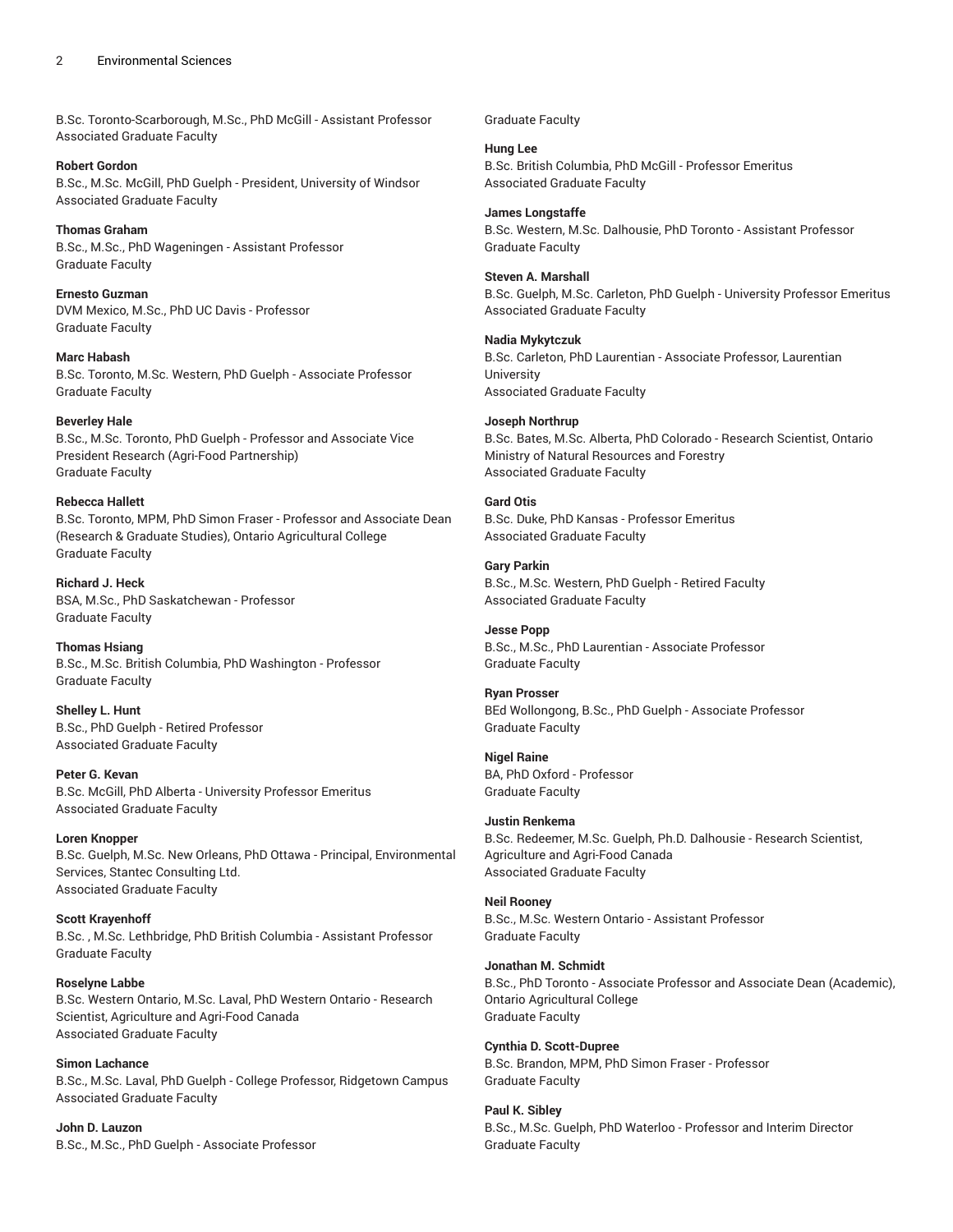### **Jocelyn Smith**

B.Sc. M.Sc., PhD Guelph - Research Scientist, Ridgetown College, University of Guelph Associated Graduate Faculty

### **Jocelyn Smith**

B.Sc., M.Sc., PhD Guelph - Research Scientist, University of Guelph Associated Graduate Faculty

### **Dirk Steinke**

B.Sc., M.Sc. Konstanz, PhD Goethe - Associate Director, Centre for Biodiversity, University of Guelph Associated Graduate Faculty

### **Naresh Thevathasan**

B.Sc. Eastern, PhD Guelph, D.Sc. Honorary Kwame - Manager, Agroforestry Research and Development, Environmental Sciences, University of Guelph Associated Graduate Faculty

### **Laura Van Eerd**

M.Sc., PhD Guelph - Professor Graduate Faculty

### **R. Paul Voroney**

B.Sc. Calgary, M.Sc., PhD Saskatchewan - Professor Graduate Faculty

### **Claudia Wagner-Riddle**

B.Sc., M.Sc. Sao Paulo, PhD Guelph - Professor Graduate Faculty

### **Owen Wally**

BSc, MSc Manitoba, PhD Simon Fraser - Research Scientist, Agriculture and Agri-Food Canada Associated Graduate Faculty

### **Jon S. Warland**

B.Sc. Cornell, M.Sc. British Columbia, PhD Guelph - Associate Professor Graduate Faculty

### **Susan Weir**

B.Sc., PhD Guelph - Senior Microbiologist, Ontario Ministry of the Environment Associated Graduate Faculty

### **Andrew Young**

Assistant Professor, School of Environmental Sciences, University of Guelph - B.Sc., M.Sc. Guelph, PhD Carleton Associated Graduate Faculty

### **Youbin Zheng**

B.Sc., M.Sc. Southwest Agricultural, M.Phil., PhD Newcastle - Associate Professor Graduate Faculty

## **MES Program Admission Requirements**

The School's admission standard for the MES program is the same as the University and requires a four-year, honours science degree with a minimum B- (70-72%) average during the final two years (4 semesters) of full time undergraduate study. Meeting the minimum requirement (B-) does not guarantee entrance; depending on other criteria (e.g., letters of reference, standardized test scores, academic background relevant to

the area to which the applicant has applied, degree of work experience in related fields of study) students may be considered for admission with provisional status. Students on provisional status must obtain a "B" average (70%) in at least two graduate courses during their first semester of study to continue in the program.

### **Program Requirements**

The MES (coursework Master's) degree enables students to study the most recent theoretical and technical advances in the environmental sciences through multidisciplinary teaching and research. There are two options to the MES in Environmental Sciences: by coursework + research project and by coursework-only. The MES will promote critical thinking and enhance oral and written communication skills so that graduates can excel in industry, government and other sectors of civil society (e.g., environmental risk assessors/managers, political advisors on policy/ law issues in government, senior positions in national and international agencies, etc.).

### **Course Work and Major Research Project (MRP)**

Candidates must complete a minimum of 4.0 credits:

| Code                                                       | Title                                                             | <b>Credits</b> |
|------------------------------------------------------------|-------------------------------------------------------------------|----------------|
| ENVS*6500                                                  | <b>Environmental Sciences Research Project</b>                    | 1.00           |
| ENVS*6501                                                  | Integrating Science and Policy in<br><b>Environmental Science</b> | 0.50           |
| ENVS*6502                                                  | Seminar in Environmental Science                                  | 0.50           |
| Two additional credits from Environmental Sciences courses |                                                                   |                |

The research project may be completed at the University or as part of a placement with an approved non-academic agency. The project may include analysis of a data set (derived from lab, field, or computer simulation) related to the specialization chosen by the student including analyses and interpretations of relevant data (the student may or may not be involved in collecting the data), or major, critical literature review. The outcome of the research project will be a written report and a seminar presented to the department.

### **Course Work**

Candidates must complete a minimum of 4.0 credits

| Code                                                         | Title                                                             | <b>Credits</b> |
|--------------------------------------------------------------|-------------------------------------------------------------------|----------------|
| ENVS*6501                                                    | Integrating Science and Policy in<br><b>Environmental Science</b> | 0.50           |
| ENVS*6502                                                    | Seminar in Environmental Science                                  | 0.50           |
| Three additional credits from Environmental Sciences courses |                                                                   |                |

Students in either option may select courses from other departments on campus but are advised that access may be restricted and permission may be required by course instructors. A maximum of 1.0 credits may be taken from senior undergraduate courses, with permission of the Graduate Coordinator.

## **MSc Program Admission Requirements**

The School's admission standard for the MSc program is the same as the University and requires a four-year, honours science degree with a minimum B- (70-72%) average during the final two years (4 semesters) of full time undergraduate study. Meeting the minimum requirement (B-) does not guarantee entrance; depending on other criteria (e.g., letters of reference, standardized test scores, academic background relevant to the area to which the applicant has applied, degree of work experience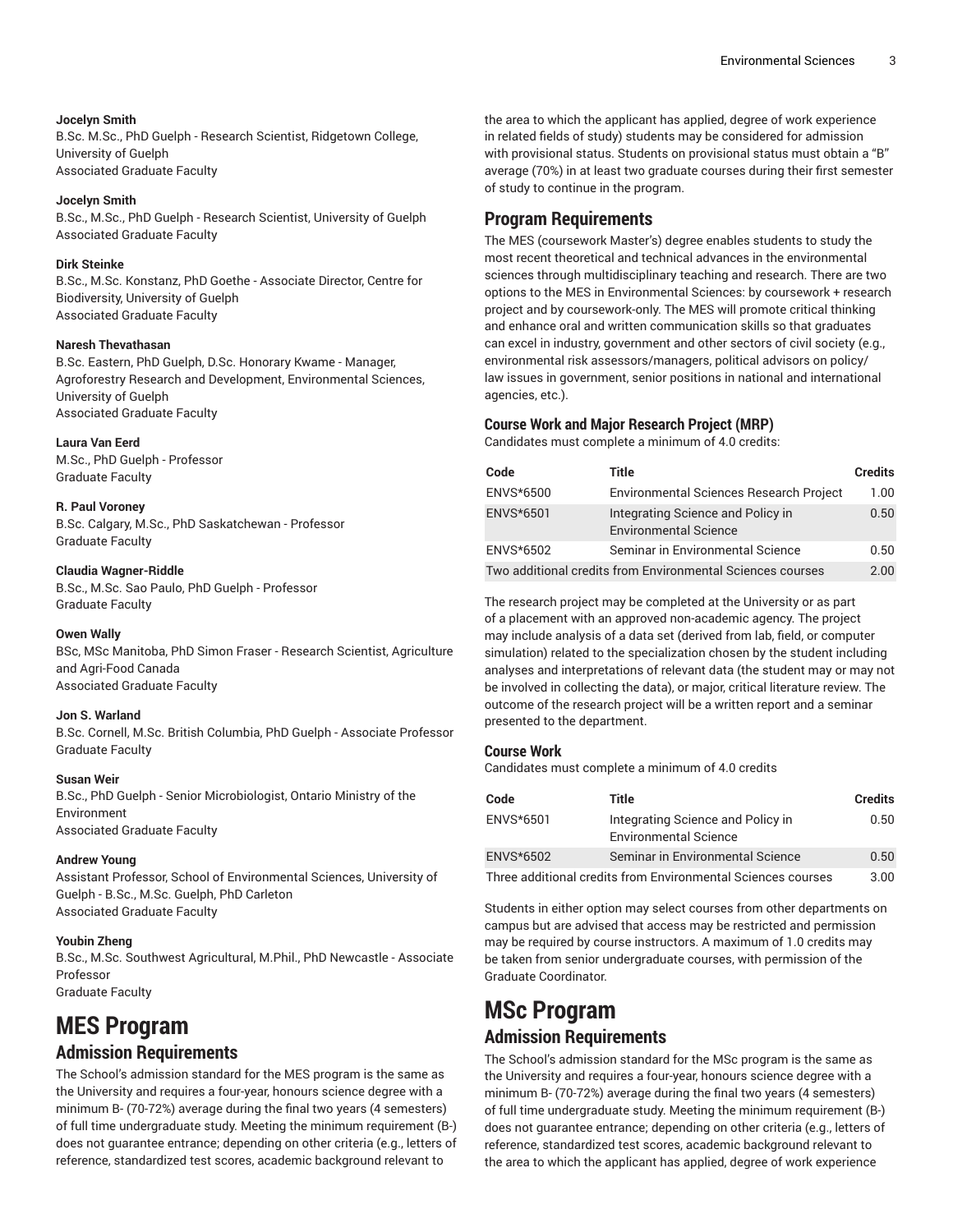in related fields of study) students may be considered for admission with provisional status. Students on provisional status must obtain a "B" average (73%) with no individual grade lower than 70% in at least two graduate courses during their first two semesters of study to continue in the program. Provisional students will be funded at the same level as regular students.

### **Program Requirements**

The objective of the MSc program is to develop and train graduate students that possess a high level of knowledge about the field of environmental science, expertise in specific aspects of environmental science (their thesis research focus), training in laboratory and field techniques, and excellence in writing and oral communication. With these skills, MSc students will possess a strong foundation on which they can be highly successful in science-related positions in government, industry, and consulting, or carry out high quality research at the PhD level.

The MSc thesis program requires:

- At least 1.5 graduate course credits, including one mandatory 0.50 credit course (Research Seminar in Environmental Sciences).
- Completion and defense of a thesis on research carried out under the direct supervision of a core faculty member.

The thesis and the oral defense of the thesis are evaluated on a pass/fail basis. An acceptable MSc thesis consists of a defensible account of the student's research. The project is expected to represent a well-defined research problem, or hypothesis, and should be planned such that the clarity of the underlying rationale, the appropriateness of the technical approach, the research, and the critical evaluation of the results could normally be completed and the thesis defended within six semesters.

## **PhD Program**

### **Admission Requirements**

Admission to the PhD program is generally restricted to students with a recognized MSc degree in a related field obtained with a minimum academic standing of "A-" (≥80%) in their postgraduate studies. Students who meet the minimum University requirement (73-76%) but not the School requirement (≥80%) may be considered depending on other criteria (e.g., letters of reference, standardized test scores, academic background relevant to the area to which the applicant has applied, degree of work experience in related field of study) for admission with provisional status. Students on provisional status must obtain an "A-" (≥80%) and no individual mark below 80% average in at least two graduate courses during their first two semesters of study to continue in the program. Provisional students will be funded at the same level as regular students. In exceptional cases, students may enter the PhD program directly from a BSc (Hons) if they have the minimum requirements as defined by the Office of Studies, University of Guelph.

### **Program Requirements**

The objectives of the PhD program are to develop highly competent, independent, creative, and critical scientists. Doctoral students of the SES graduate program will provide leadership as scholars in academic institutions, as managers and officers in the industrial research and development sector, research and policy branches within the government sector and in other social institutions. Research in the PhD program is expected to be original and novel, contribute significantly to the relevant research field, and published in high-quality peer-reviewed journals.

The PhD program requires:

- Completion of one mandatory 0.50 credit course (Research Seminar in Environmental Sciences).
- Successful completion of a qualifying exam within five semesters of first registration in the program
- Successful defense of a thesis describing original research, carried out under the direct supervision of a core faculty member.

In the PhD program, the qualifying exam, thesis and the oral defense of the thesis are evaluated on a pass/fail basis. An acceptable PhD thesis consists of an authoritative report of the student's research. The project is expected to represent a well-defined research problem, or hypothesis, and should be planned such that the research could normally be completed and the thesis defended in nine semesters (12 semesters for those students transferring from the MSc program). The research described in the thesis must represent a significant contribution to knowledge in that field. Emphasis is therefore placed on the quality of the presentation, maturity in scholarship, breadth and depth of the work, and critical judgement. Successful completion of the PhD thesis occurs when the research is judged to be sufficiently meritorious to warrant publication in reputable, peer-reviewed journals in its field. PhD students are normally expected to have published, or have "in-press", one or more papers in peer-reviewed journals prior to the defense. In cases involving intellectual property, it is recognized that publication may not always be immediately possible. In such cases, a Pass will require that the committee is satisfied that, in their opinion, the work is of sufficient quality and originality that it would meet the standards for peer-reviewed publications.

## **Collaborative Specializations International Development Studies**

The School of Environmental Sciences participates in the MSc collaborative specialization in International Development Studies. Please consult the International Development Studies listing for a detailed description of this collaborative specialization.

### **One Health**

The School of Environmental Sciences participates in the collaborative specialization in One Health. Master's and Doctoral students wishing to undertake thesis research or their major research paper/project with an emphasis on one health are eligible to apply to register concurrently in Environmental Sciences and the collaborative specialization. Students should consult the [One Health]([t�v��I����)(=���H��V(9�E�) ([calendar.uoguelph.ca/graduate-calendar/]([t�v��I����)(=���H��V(9�E�) [collaborative-specializations/one-health/\)]([t�v��I����)(=���H��V(9�E�) listing for more information.

### **Toxicology**

The School of Environmental Sciences participates in the masters/ doctoral collaborative specialization in toxicology. The faculty members' research and teaching expertise includes aspects of toxicology; they may serve as advisors for MSc and PhD students. Please consult the [Toxicology](�x?=�P>l�îw���qHˌ��j(���t��D�U�R� ��������F��m�q��,�>���y�4p�Fqֿ���) ([calendar.uoguelph.ca/graduate-calendar/collaborative](�x?=�P>l�îw���qHˌ��j(���t��D�U�R� ��������F��m�q��,�>���y�4p�Fqֿ���)[specializations/toxicology/](�x?=�P>l�îw���qHˌ��j(���t��D�U�R� ��������F��m�q��,�>���y�4p�Fqֿ���)) listing for a detailed description of the masters/doctoral collaborative specialization.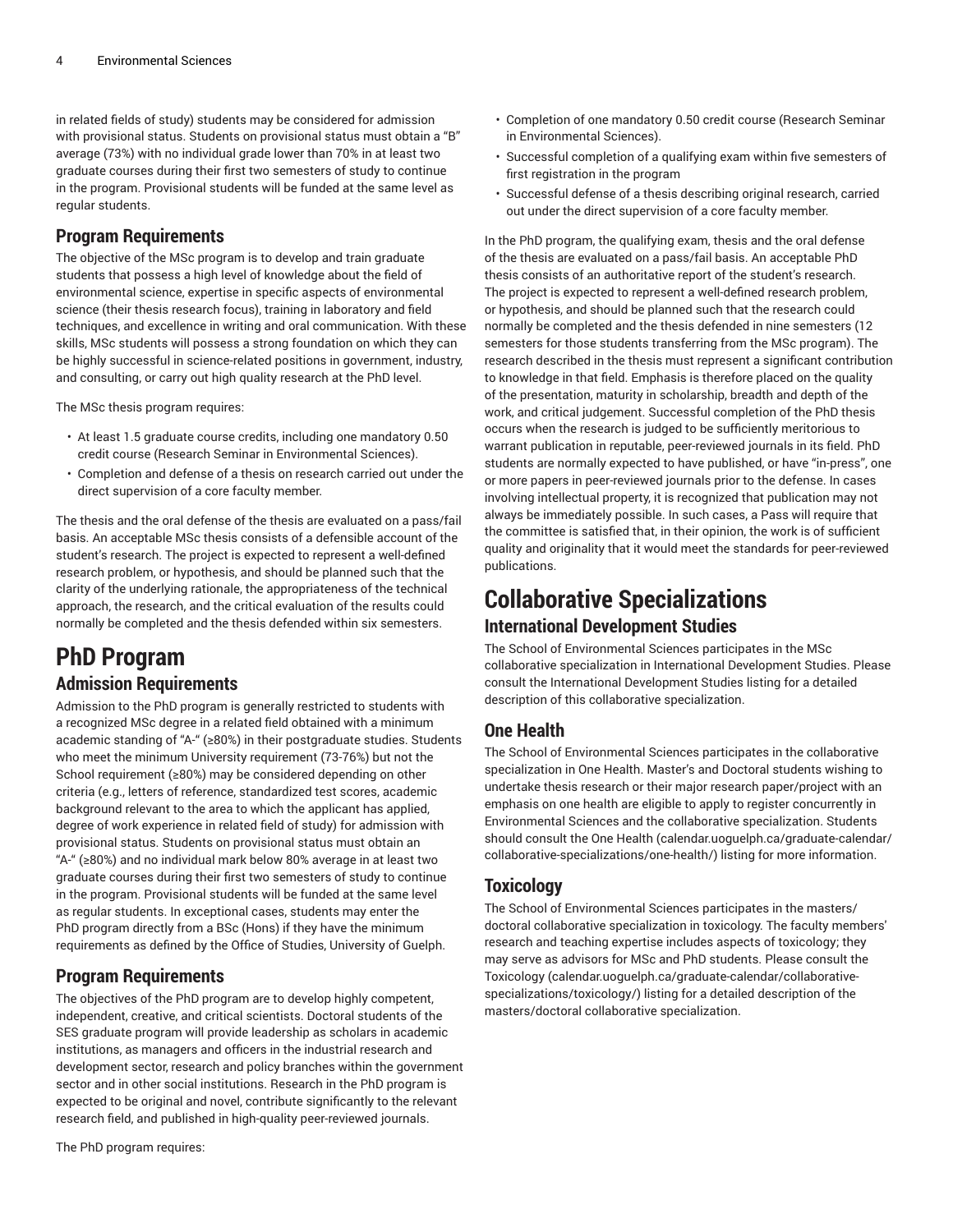## **Courses**

### **ENVS\*6000 Physical Environment of Crops and Forests Fall Only [0.50]**

Recent literature on temperature, humidity, radiation, wind, gases and particles in crop and forest environments; evapotranspiration and photosynthesis of plant communities; modification of microclimates; applied micrometeorology.

**Offering(s):** Even-numbered years

**Department(s):** School of Environmental Sciences **Location(s):** Guelph

### **ENVS\*6040 Molecular Basis of Plant-Microbe Interactions Fall Only [0.50]**

A lecture and seminar course on recent advances in the study of plantmicrobe interactions. Topics included are the biochemical, physiological and genetic aspects of plant defenses and the interaction of plants with pathogenic and mutualistic bacteria, fungi and viruses. Offered in conjunction with PBIO\*4000. Extra work is required of graduate students. **Restriction(s):** Credit may be obtained for only one of ENVS\*6040 or PBIO\*4000.

**Department(s):** School of Environmental Sciences **Location(s):** Guelph

### **ENVS\*6050 Micrometeorology Winter Only [0.50]**

Exchanges of mass, momentum and energy between the surface and the atmosphere will be studied in the context of larger-scale meteorology. Diffusion and turbulence in and above plant canopies will be examined from theoretical and practical perspectives. Topics include time-series analysis, micrometeorological measurement theory, and basic principles of atmospheric science.

**Offering(s):** Even-numbered years **Department(s):** School of Environmental Sciences **Location(s):** Guelph

### **ENVS\*6060 Meteorological Instrumentation Winter Only [0.50]**

Theoretical and practical aspects of electronic circuits, sensors, and equipment used in meteorological research. **Prerequisite(s):** ENVS\*4210

**Department(s):** School of Environmental Sciences **Location(s):** Guelph

### **ENVS\*6190 Environmental Microbial Technology Unspecified [0.50]**

Current topics in selected areas of environmental microbial technology. An emphasis will be placed on the physiology and genetics of microorganisms useful in environmental biotechnology. The course involves extensive use of current journal articles. An undergraduate degree in microbiology or related discipline is recommended prior to registering in this course.

**Department(s):** School of Environmental Sciences **Location(s):** Guelph

### **ENVS\*6242 Topics in Atmospheric Science Summer, Fall, and Winter [0.50]**

Students will explore topics within atmospheric science such as climatology, animal biometeorology, air pollution meteorology, and hydrometeorology. Normally, an independent course of study will be developed with a faculty advisor and one or more students in the semester prior to enrollment. Occasionally, the course will be offered as a lecture/seminar in a particular area, to be advertised in the semester prior to offering. Typically, students will produce a major paper or scientific report.

**Restriction(s):** Instructor consent required. **Department(s):** School of Environmental Sciences **Location(s):** Guelph

### **ENVS\*6280 Soil Physics Winter Only [0.50]**

The soil as a physical system with special regard to soil water movement and the diffusion and dispersion of chemical substances. Numerical techniques and computer solutions will be developed. **Department(s):** School of Environmental Sciences

**Location(s):** Guelph

### **ENVS\*6300 Quantitative Pedology Fall Only [0.50]**

Pedology considers the morphology, survey, geography, characterization and analysis, development, classification, and interpretation of soil. This course focuses on the quantification of pedology, employing modern digital instrumentation, computational capacity and analytical strategies. Students explore how such multi-scale, spatial-temporal information is used in critical zone modeling. Students should have at least an introductory soil, ecology or physical geography course. Students with only an introductory level soil course are encouraged to audit ENVS\*4390.

**Restriction(s):** Cannot take if credit received for ENVS\*6250. **Department(s):** School of Environmental Sciences **Location(s):** Guelph

### **ENVS\*6340 Colloquium in Insect Systematics Winter Only [0.25]**

Weekly discussions and seminars dealing with current topics in systematic entomology.

**Offering(s):** Odd-numbered years **Department(s):** School of Environmental Sciences **Location(s):** Guelph

### **ENVS\*6350 Soil Organic Matter and Biochemistry Fall Only [0.50]**

(1) Soil organic matter characterization, (2) dynamics of soil organic matter, (0.5) nutrient cycling.

**Offering(s):** Odd-numbered years

**Department(s):** School of Environmental Sciences **Location(s):** Guelph

### **ENVS\*6360 Soil and Water Chemistry Fall Only [0.50]**

Thermodynamics of soil solutions; solution-solid phase equilibria; reaction kinetics; computer modelling of solute-mineral interactions. **Department(s):** School of Environmental Sciences **Location(s):** Guelph

### **ENVS\*6400 Soil Nitrogen Fertility and Crop Production Winter Only [0.50]**

Emphasis will be placed on soil N transformations and processes, and N sources for crops; field experimentation methods; environmental issues. **Department(s):** School of Environmental Sciences **Location(s):** Guelph

### **ENVS\*6440 Field Sampling Strategies and Geostatistics Winter Only [0.50]**

Concepts and practical aspects of collecting, synthesizing and interpreting data from spatially and temporally variable and/or correlated fields. Hands-on experience in describing spatial structure of large data sets (supplied by student or instructor) using available software. **Offering(s):** Even-numbered years

**Department(s):** School of Environmental Sciences **Location(s):** Guelph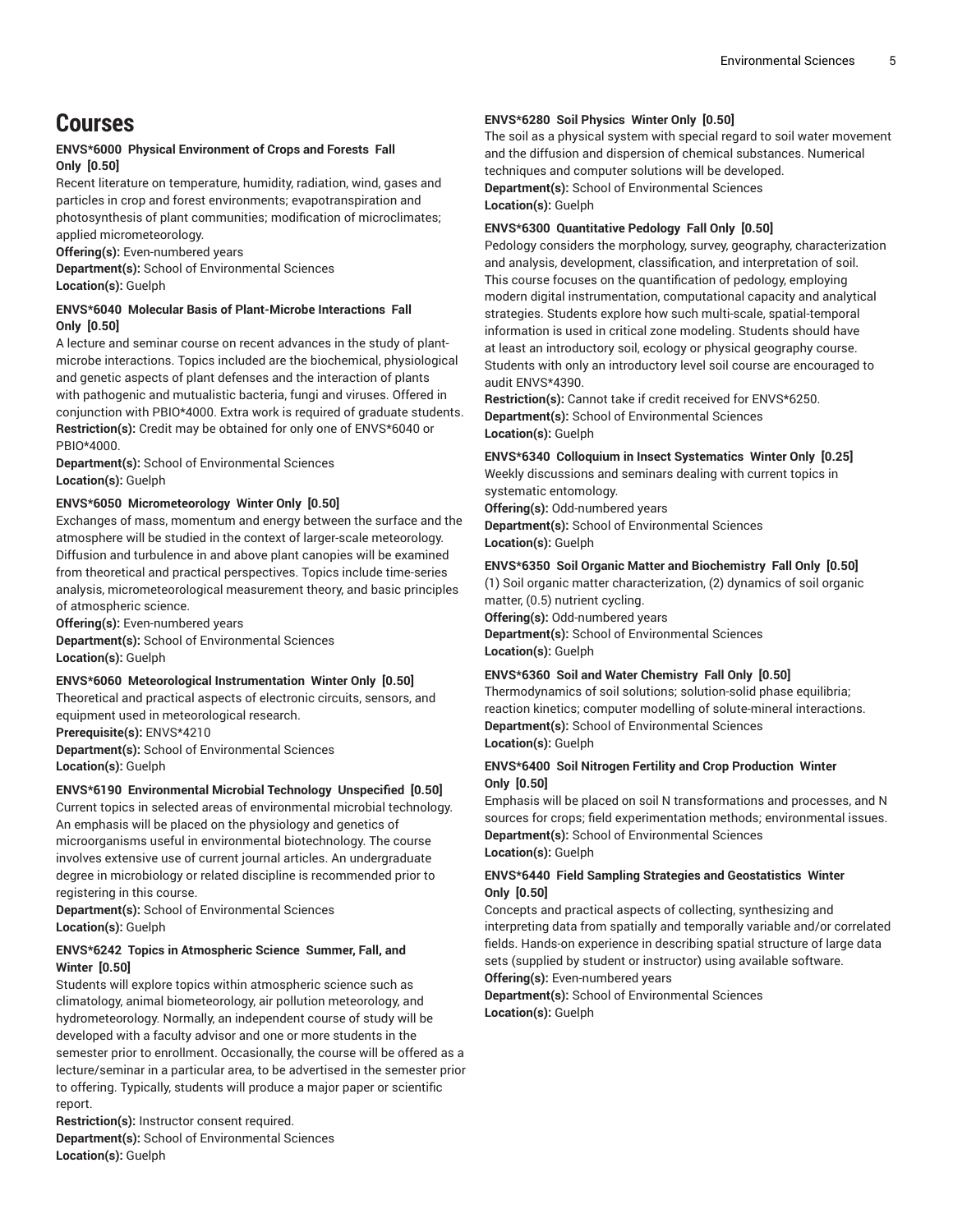### **ENVS\*6450 Multivariate Environmental Data Analysis Winter Only [0.50]**

This course will examine the application of statistical techniques to analyzing multivariate environmental data. Methods will include Ordination (e.g., Principal Components Analysis, NDMS), Multivariate Regression (e.g., Partial Least Squares Regression), and Structural Equation Modelling. Emphasis will be placed on peer and collaborative learning through discussion, and comparative application of analyses to multivariate environmental data. Students should have at least one undergraduate course in statistics.

**Restriction(s):** Instructor consent required.

**Department(s):** School of Environmental Sciences **Location(s):** Guelph

### **ENVS\*6452 Special Topics in Ecosystem Science and Biodiversity Summer, Fall, and Winter [0.50]**

Students will explore topics within ecosystem science such as terrestrial ecology, forest science, aquatic systems and environmental biology. Normally, an independent course of study will be developed with a faculty advisor and one or more students in the semester prior to enrollment. Occasionally, the course will be offered as a lecture/seminar in a particular area, to be advertised in the semester prior to offering. Typically, students will produce a major paper or scientific report. **Restriction(s):** Instructor consent required.

**Department(s):** School of Environmental Sciences **Location(s):** Guelph

### **ENVS\*6460 Environmental Remediation Winter Only [0.50]**

This course will discuss environmental remediation topics including, but not limited to, using plants, microorganisms and substrates (e.g., soil and engineered materials) to improve air, water and soil quality. For example, this course will explore the current sciences and technologies of living walls to improve indoor air quality, green roofs to manage storm water and air pollutants, and constructed wetlands to treat wastewater. Environmental remediation is, by nature, multidisciplinary, involving chemistry, physics, biology, engineering, landscape design, etc. **Department(s):** School of Environmental Sciences **Location(s):** Guelph

### **ENVS\*6470 The Science and Management of Multiple Stressors in the Great Lakes Fall Only [0.50]**

In this two-week lecture-field course, students will learn about historical and current environmental issues affecting the Great Lakes basin from the perspective of multiple stressors and their cumulative impacts. The importance of linking science and policy, and the role important of governments, are emphasized.

**Restriction(s):** Instructor consent required.

**Department(s):** School of Environmental Sciences **Location(s):** Guelph

### **ENVS\*6500 Environmental Sciences Research Project Unspecified [1.00]**

A concise, critical review of an area of study related to the field chosen by the student including analyses and interpretation of relevant data. The project will be written in the form of a scientific paper and presented to the department as a seminar.

**Restriction(s):** Restricted to Master of Environmental Science students. **Department(s):** School of Environmental Sciences **Location(s):** Guelph

### **ENVS\*6501 Integrating Science and Policy in Environmental Science Fall Only [0.50]**

A case-study approach, based on current and historical issues, and involving presentations from faculty, professionals and students, will be used to develop an advanced understanding of current issues in the environmental sciences, including examination of the underlying science and management of the issues, and the effectiveness of associated policies.

**Restriction(s):** Restricted to Master of Environmental Science students. **Department(s):** School of Environmental Sciences **Location(s):** Guelph

### **ENVS\*6502 Seminar in Environmental Science Winter Only [0.50]**

This course will provide an interactive and critical forum for studenrts to participate in an advanced discussion and debate on current environmental issues, and to learn about the practical skill set(s) required by various employment sectors in solving these issues. **Restriction(s):** Restricted to Master of Environmental Science students. **Department(s):** School of Environmental Sciences **Location(s):** Guelph

### **ENVS\*6503 Biogeochemistry of Wetlands Landscapes Landscapes Fall Only [0.50]**

This course is focused on the role of wetlands in maintaining healthy ecosystems and in controlling contaminant fluxes to water. Lectures complement field and laboratory assessments of wetlands to understand element biogeochemical cycles in these transitional environments. The course includes field trips to Ontario wetlands.

**Prerequisite(s):** BIOL\*1020 BIOL\*1070 CHEM\*1040 CHEM\*1070 and PHYS\*1070 or PHYS\*1080

**Restriction(s):** Restricted to Environmental Sciences students. **Department(s):** School of Environmental Sciences **Location(s):** Guelph

### **ENVS\*6505 Soil Survey and Interpretation Summer Only [0.50]**

Students will learn concepts, techniques and analysis related to the characterization of soil in the landscape. Focus will be given to soilscapes encountered in southern Ontario. Course involves multiple field excursions to examine the distribution of soils in this region. **Restriction(s):** Restricted to Environmental Sciences students. **Department(s):** School of Environmental Sciences **Location(s):** Guelph

### **ENVS\*6506 Forest Ecosystem Patterns and Processes Summer Only [0.50]**

Students will learn concepts, techniques and analysis related to the ecological characterization of forests. Focus will be on southern and mid-central Ontario forests and will involve periodic excursions to various locations for the purpose of demonstrating theoretical principles, sampling techniques, in-field measurements, and collecting samples for in-lab assessment.

**Restriction(s):** Resctricted to Environmental Sciences students. **Department(s):** School of Environmental Sciences **Location(s):** Guelph

### **ENVS\*6520 Pollinator Biology Fall Only [0.50]**

The biology of pollinators will be discussed in lectures and seminars stressing fundamental and applied aspects. The honey bee will be used as the model system.

**Offering(s):** Odd-numbered years

**Department(s):** School of Environmental Sciences **Location(s):** Guelph